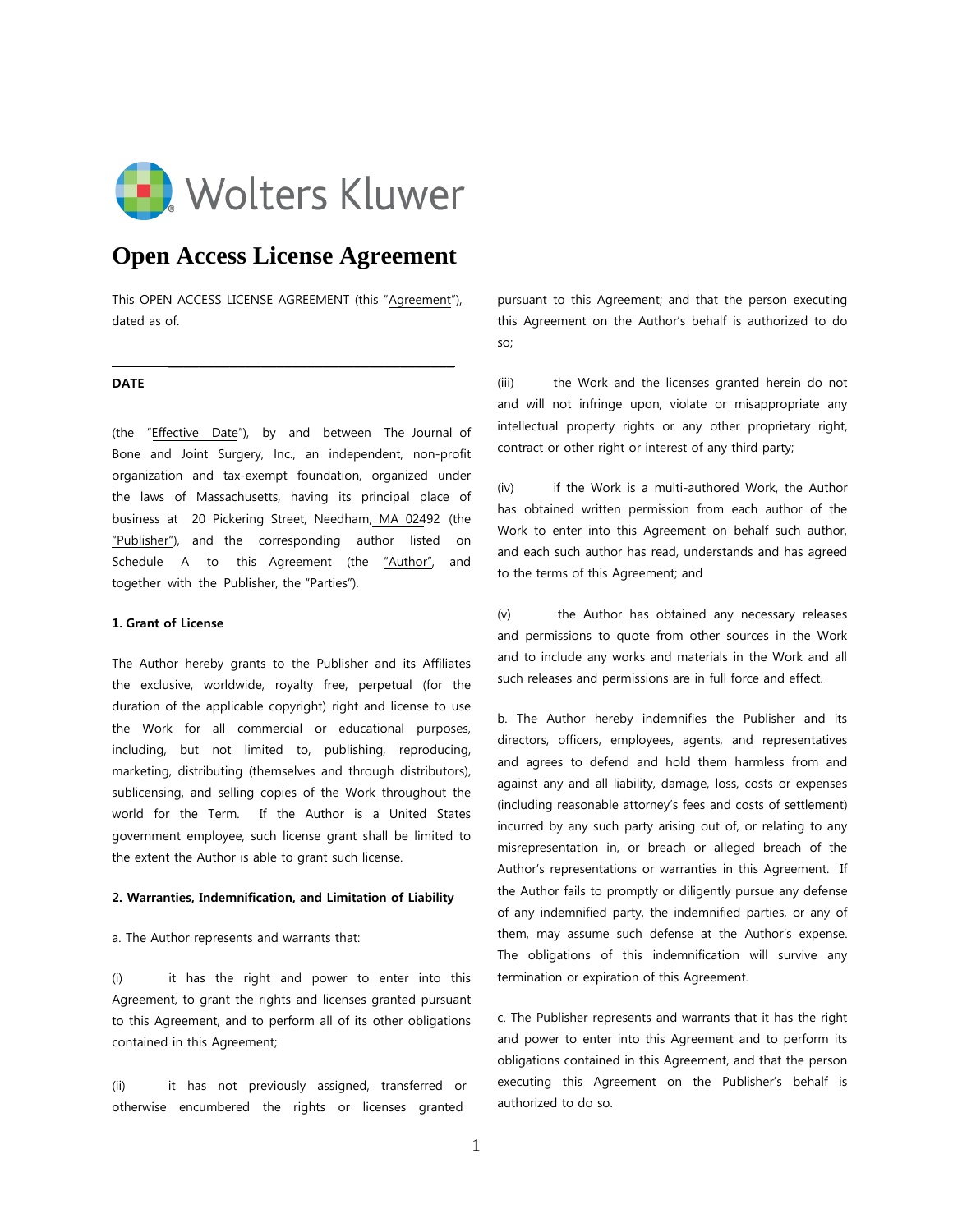d. The Publisher hereby indemnifies the Author and agrees to defend and hold the Author harmless from and against any and all liability, damage, loss, costs or expenses (including reasonable attorney's fees and costs of settlement) incurred by the Author arising out of, or relating to any misrepresentation in, or breach or alleged breach of the Publisher's representations or warranties in this Agreement. If the Publisher fails to promptly or diligently pursue any defense of the Author, the Author may assume such defense at the Publisher's expense. The obligations of this indemnification will survive any termination or expiration of this Agreement.

e. EXCEPT AS OTHERWISE SET FORTH IN THIS AGREEMENT, NEITHER PARTY MAKES ANY OTHER, AND HEREBY DISCLAIMS ALL OTHER, REPRESENTATIONS AND WARRANTIES OF ANY KIND, WHETHER EXPRESS, IMPLIED, STATUTORY OR OTHERWISE, INCLUDING, WITHOUT LIMITATION, WARRANTIES OF TITLE, MERCHANTABILITY, FITNESS FOR A PARTICULAR PURPOSE, NONINFRINGEMENT, OR THE ABSENCE OF LATENT OR OTHER DEFECTS, ACCURACY, OR THE PRESENCE OR ABSENCE OF ERRORS, WHETHER OR NOT DISCOVERABLE.

f. EXCEPT TO THE EXTENT REQUIRED BY APPLICABLE LAW, IN NO EVENT WILL EITHER PARTY BE LIABLE TO THE OTHER PARTY BASED UPON ANY LEGAL THEORY FOR ANY SPECIAL, INCIDENTAL, CONSEQUENTIAL, PUNITIVE, OR EXEMPLARY DAMAGES ARISING OUT OF THIS LICENSE OR THE USE OF THE WORK, EVEN IF A PARTY HAS BEEN ADVISED OF THE POSSIBILITY OF SUCH DAMAGES.

### **3. Creative Commons License.**

Creative Commons Licenses are subject to items selected in item 1 and 2 in the Schedule B.

a. CCBY-NC-ND – NonCommercial-NonDerivitives Creative Commons License

The Author acknowledges and agrees that the Work will be published by the Publisher in (the "Journal") and made freely available to users under the terms of the Attribution-NonCommercial-NoDerivs 4.0 Creative Commons License, as currently and displayed at the displayed at the currently at the displayed at the control of  $\alpha$ <http://creativecommons.org/licenses/by-nc-nd/4.0/legalcode> (the "CC BY-NC-ND"). The Author acknowledges and agrees

that that Publisher is the exclusive "Licensor", as defined in the CC BY-NC-ND, of the Work and that the Publisher may make the Work freely available to all users under the terms of the CC BY-NC-ND.

### b. CCBY – Creative Commons License

The Author acknowledges and agrees that the Work will be published by the Publisher in (the "Journal") and made freely available to users under the terms of the Attribution 4.0 Creative Commons License, as currently displayed at <http://creativecommons.org/licenses/by/4.0/legalcode>(the "CC BY"). The Author acknowledges and agrees that that Publisher is the exclusive "Licensor", as defined in the CC BY, of the Work and that the Publisher may make the Work freely available to all users under the terms of the CC BY.

### **4. Royalties.**

The Author acknowledges and agrees that this Agreement entitles the Author to no royalties or fees. To the maximum extent permitted by law, the Author waives any and all rights the Author may have to collect royalties or other fees in relation to the Work or in respect of any use of the Work by the Publisher or its sublicensees.

### **5. Miscellaneous.**

a. Assignment. This Agreement may not be assigned or transferred, in whole or in part, by either party without the prior written consent of the other party. Notwithstanding the above, the Publisher may assign this Agreement without the written consent of the Author (i) to an entity succeeding, whether by sale, merger or other corporate reorganization, to substantially all of the Publisher's assets and business activity, or (ii) to a corporation or organization that obtains the right to publish the Journal from the Publisher. The Publisher may assign this Agreement to any of its affiliates. This Agreement will be binding upon and inure to the benefit of the parties hereto and their respective successors and permitted assigns.

b. Counterparts. This Agreement may be executed in two or more counterparts, each of which shall be deemed an original, but all of which together shall constitute one and the same document. Facsimile or Portable Document Format (PDF) signatures will be deemed original signatures for purposes of this Agreement.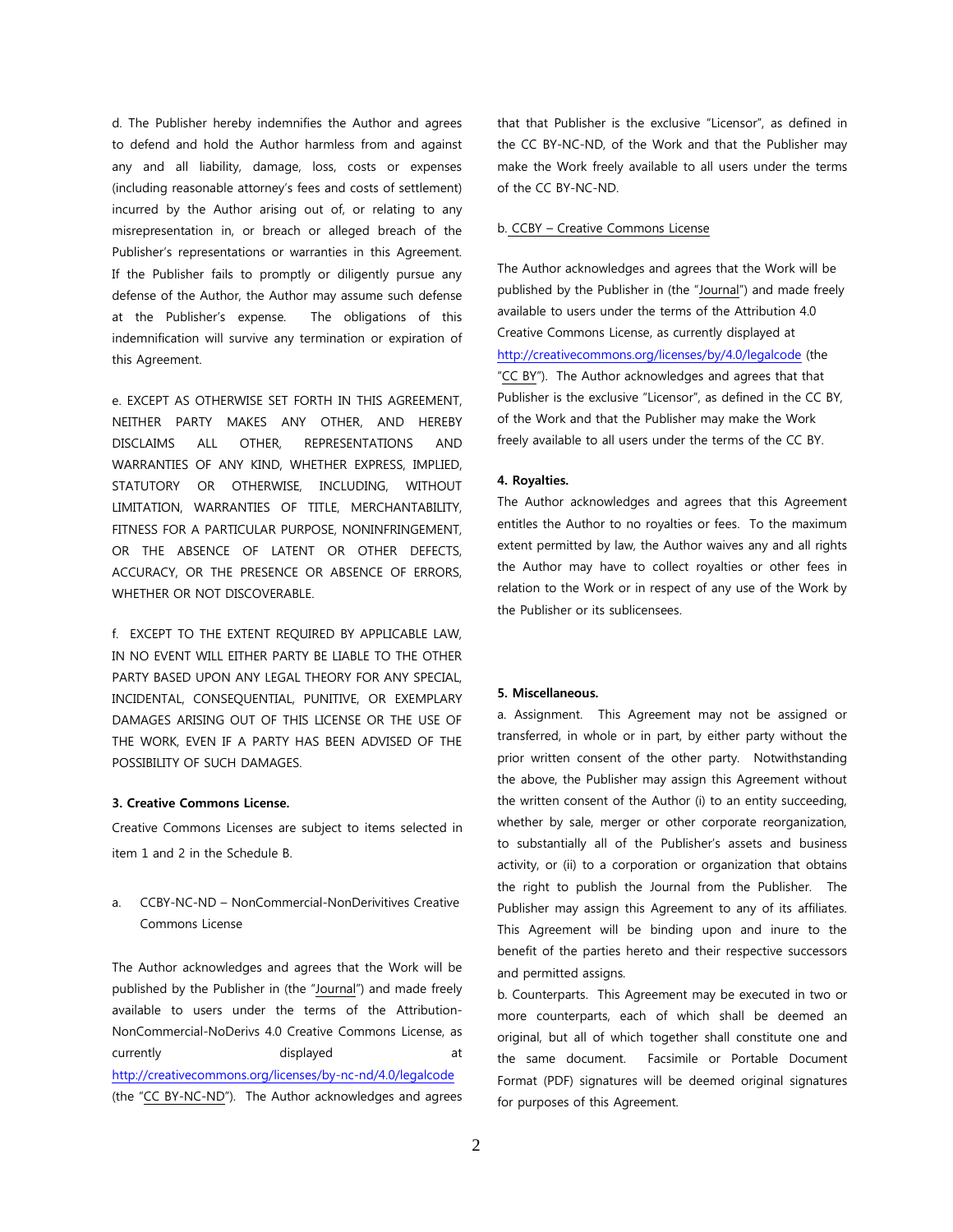c. Entire Agreement; Amendment. This Agreement sets forth the entire agreement of the parties on the subject hereof and supersedes all previous or contemporaneous oral or written representations or agreements relating to the rights and duties provided herein, and may not be modified or amended except by written agreement of the parties.

d. Force Majeure. Neither party shall be liable for any default or delay on its part in performing any obligation under this Agreement if such default or delay is caused by natural disaster, accident, war, civil disorder, strike or any other cause beyond the reasonable control of such party. In the event that either party is prevented by such an occurrence or circumstance for a period of more than ninety (90) days from fulfilling its obligations under this Agreement, the other party may terminate this Agreement upon thirty (30) days' written notice.

e. Governing Law. This Agreement shall be governed in all respects according to the laws of the State of New York without giving effect to the principles of conflict of law thereof.

f. Headings. All headings are for reference purposes only and shall not affect the meaning or interpretation of any provision hereof.

g. Severability. If any provision of this Agreement is held to be illegal, invalid, or unenforceable under the present or future laws, then such provision shall be revised by a court of competent jurisdiction to be enforceable if permitted under applicable law, and otherwise shall be fully severable. In any event, this Agreement shall be construed and enforced as if such illegal, invalid, or unenforceable provision had never comprised a part of this Agreement, and the remaining provisions of this Agreement shall remain in full force and effect and shall not be affected by the illegal, invalid, or unenforceable provision or by its severance from this Agreement.

h. Status of the Parties. The parties are independent contractors. Nothing in this Agreement is intended to or shall be construed to constitute or establish any agency, joint venture, partnership or fiduciary relationship between the parties, and neither party has the right or authority to bind the other party nor shall either party be responsible for the acts or omissions of the other.

i. Waiver; Amendment. The waiver by either party of or the failure by either party to claim a breach of any provision of this Agreement shall not be, or be held to be, a waiver of any subsequent breach or affect in any way the further effectiveness of any such provision. No term or condition of this Agreement may be waived except by an agreement by the parties in writing.

j. Waiver of Jury Trial. EACH PARTY HEREBY WAIVES ITS RIGHT TO A JURY TRIAL IN CONNECTION WITH ANY DISPUTE OR LEGAL PROCEEDING ARISING OUT OF THIS AGREEMENT OR THE SUBJECT MATTER HEREOF.

## *[Signature Page Follows]*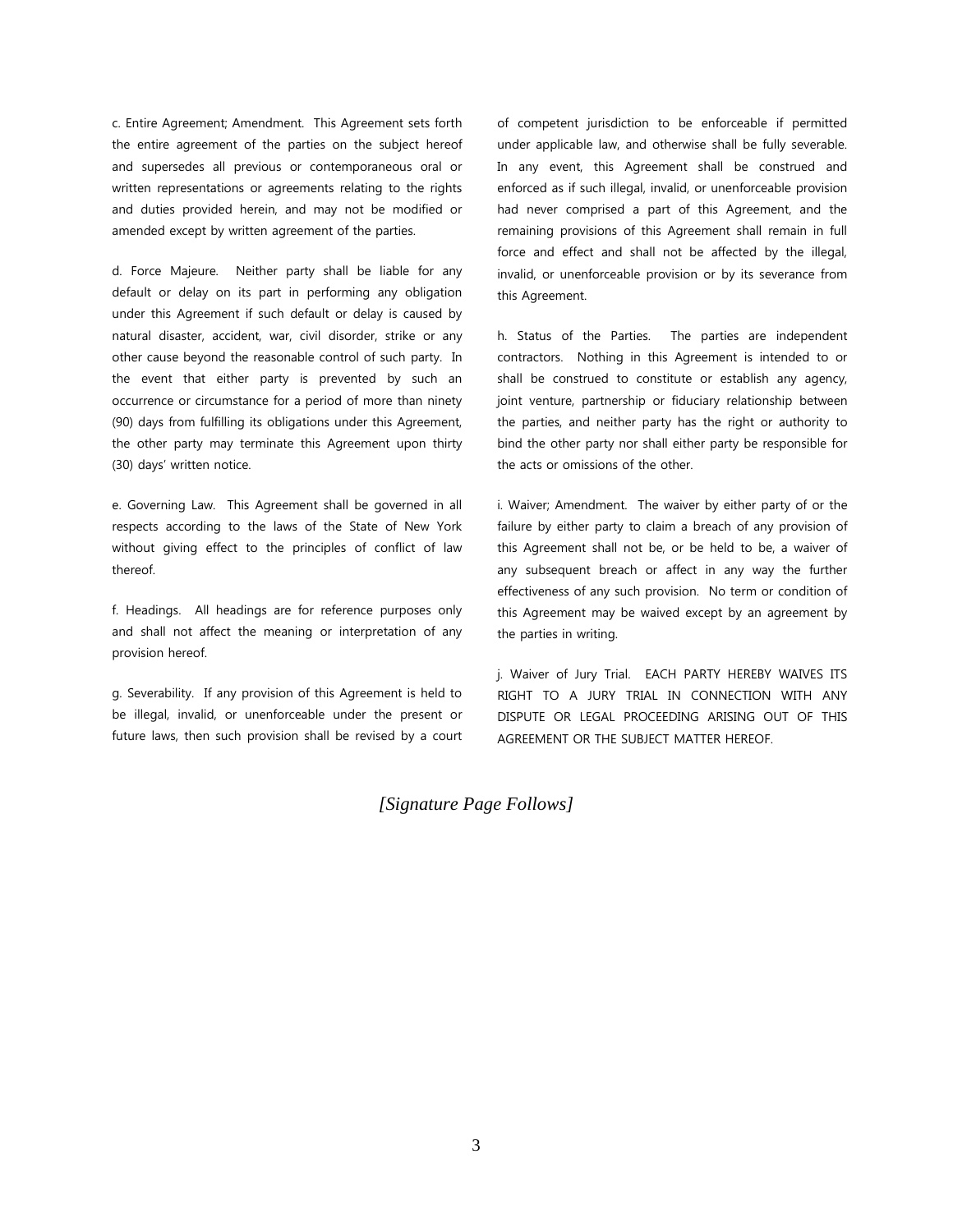## **Schedule A**

This Schedule A must be completed by Author in its entirety. The Publisher is unable to publish the Work unless this Schedule A is completely filled out.

**Article Tracking #** 

**Article Title (the "Work")**

**Corresponding Author Name (the "Author")**

**Copyright Owner's Name**

**Name of Journal in which Work is to be Published** 

## **Schedule B**

This Schedule B must be completed by Author in its entirety. The Publisher is unable to publish the Work unless this Schedule B is completely filled out.

### **MANDATED FUNDING POLICY DISCLOSURE**

1. Please disclose below if you or any other author of the Work has received funding for research on which the Work is based from any of the following organizations\*:

Please select the appropriate funder

\*If you are a World Health Organization Employee and are required to publish under the Creative Commons CCBY IGO license, then do not complete this form. Instead, please contact the Editorial Office for the separate WHO Employee license agreement.

NOTE: If a mandated funder has been selected, Section 3.b. of the Agreement will apply to the Work, and Section 3.a. of the Agreement will not apply to the Work.

2. The Work has not received funding from any of the above organizations, therefore Schedule B is inapplicable to the Work.

NOTE: If author has selected Item 2, Section 3.a. on the Agreement will apply to the Work, and Section 3.b. of the Agreement will not apply to the Work.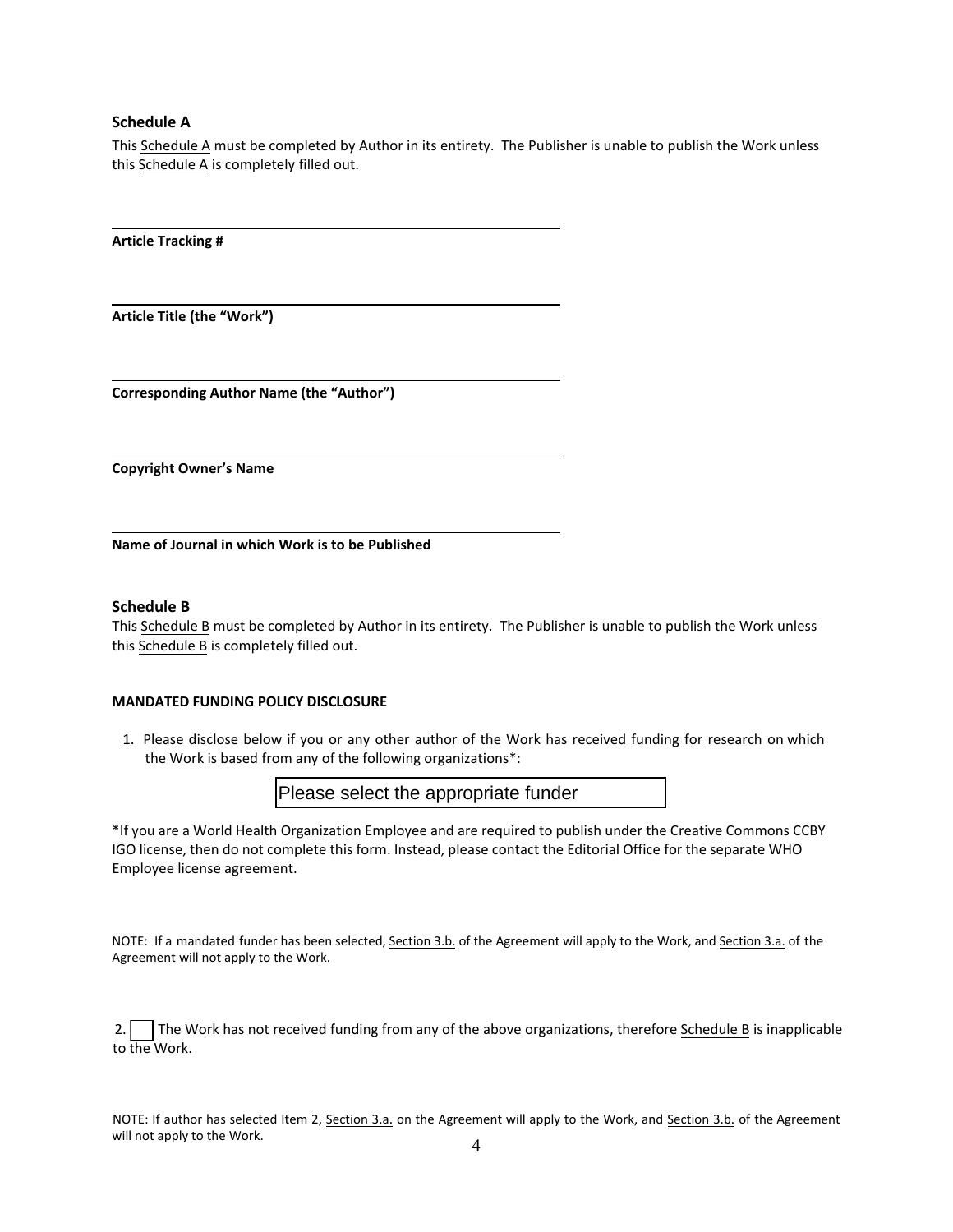## **GOVERNMENT EMPLOYEES**

3. **I** This work was created in the course of an author's employment by the United States Government

If the Work or a portion of it has been created in the course of any author's employment by the United States Government, check the "Government" box at the end of this form. A work prepared by a government employee as part of his or her official duties is called a "work of the U.S. Government" and is not subject to copyright. If it is not prepared as part of the employee's official duties, it may be subject to copyright.

If "Government" is chosen, please do not choose a Creative Commons License. The work will be published with "Written work prepared by employees of the Federal Government as part of their official duties is, under the U.S. Copyright Act, a "work of the United States Government" for which copyright protection under Title 17 of the United States Code is not available. As such, copyright does not extend to the contributions of employees of the Federal Government."

NOTE: If author has selected Item 3, Section 3. on the Agreement will not apply to the Work.